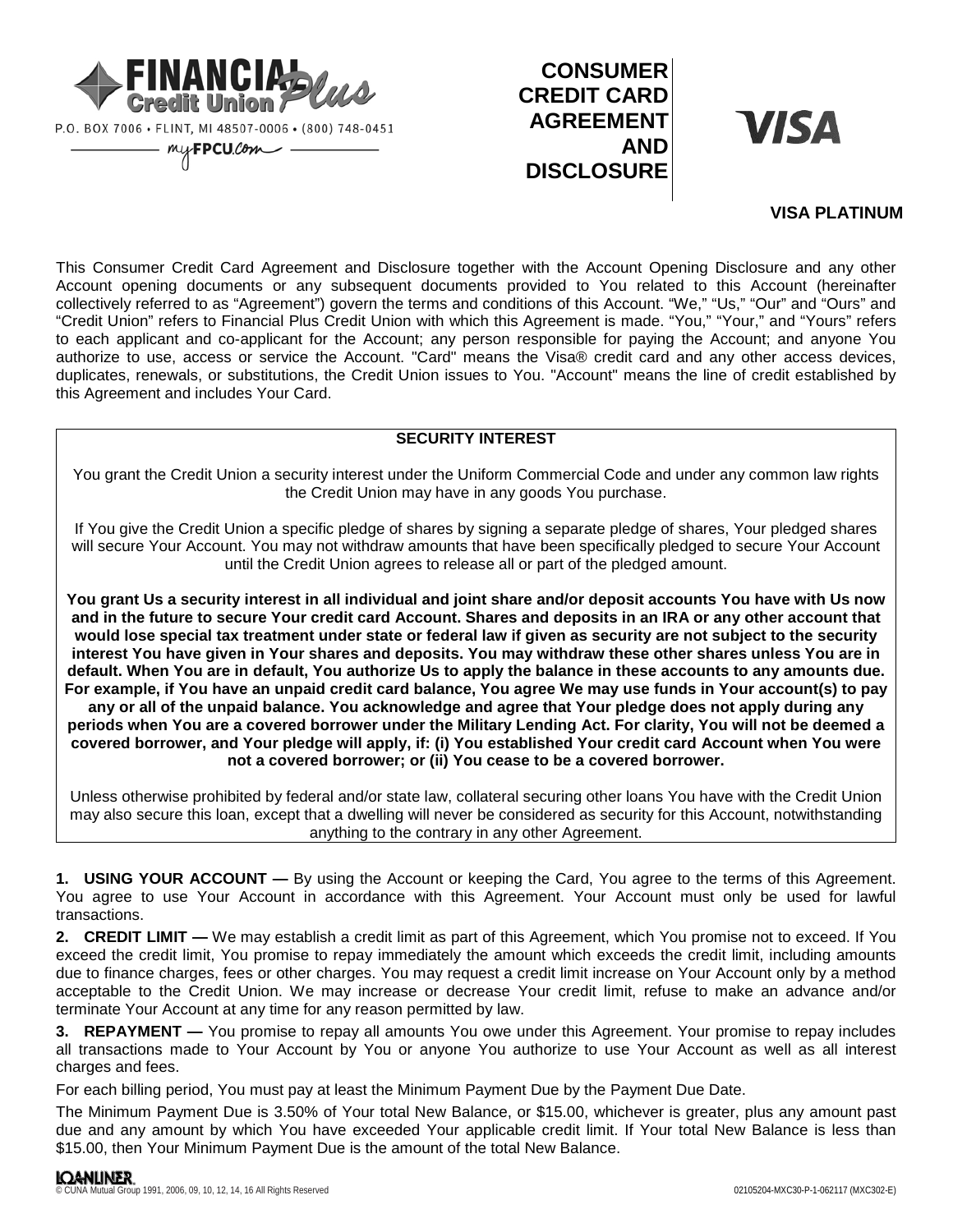You may pay more frequently, pay more than the Minimum Payment Due or pay the total New Balance in full.

If You make extra or larger payments, You are still required to make at least the Minimum Payment Due each month Your Account has a balance (other than a credit balance). The Credit Union may delay replenishing Your credit limit until the date the payment is posted or the Credit Union confirms the payment has cleared.

Your payment of the required Minimum Payment Due may be applied to what You owe the Credit Union in any manner the Credit Union chooses, as permitted by applicable law. If You make a payment in excess of the required Minimum Payment Due, the Credit Union will allocate the excess amount first to the balance with the highest annual percentage rate ("APR") and any remaining portion to the other balances in descending order based on applicable APR, unless otherwise prescribed by applicable law. We may accept checks marked "payment in full" or with words of similar effect without losing any of Our rights to collect the full balance of Your Account with Us.

**4. INTEREST AND FINANCE CHARGES —** We will begin charging You interest on purchases on the date the transaction is posted to Your Account. We will begin charging You interest on cash advances and balance transfers on the date of the transaction or the first day of the billing cycle in which the transaction is posted to Your Account, whichever is later (transaction date). However, We will not charge You any interest on new purchases if Your Account had a zero or credit balance at the beginning of that billing cycle, or You paid the entire new balance on the previous cycle's billing statement by the Payment Due Date of that statement. To avoid an additional finance charge on the balance of purchases, You must pay the entire new balance on the billing statement by the Payment Due Date of that statement.

## **How We Calculate Your Balance:**

Interest charges on Your Account are calculated separately for purchases, balance transfers and cash advances ("Transaction Type"). We figure the interest charge for each Transaction Type by applying the periodic rate to each corresponding "average daily balance." To get the "average daily balance" for a Transaction Type We take the beginning balance for that Transaction Type each day, add any new transactions of that type, and subtract any unpaid interest or other finance charges and any applicable payments or credits. This gives Us the daily balance for each Transaction Type. Then, for each Transaction Type, We add up all the daily balances for the billing cycle and divide each total by the number of days in the billing cycle. This gives Us the "average daily balance" for each Transaction Type.

**5. FEES —** In addition to the periodic rate, additional fees may be imposed on Your Account. If applicable to Your Account, the fee amounts and explanations are disclosed on the Account Opening Disclosure accompanying this Agreement.

**6. FOREIGN TRANSACTIONS —** Purchases and cash advances made in foreign currencies will be debited from Your Account in U.S. dollars. The exchange rate between the transaction currency and the billing currency used for processing international transactions is a rate selected by Visa from a range of rates available in wholesale currency markets for the applicable central processing date, which rate may vary from the rate Visa itself receives or the government-mandated rate in effect for the applicable central processing date. The exchange rate used on the processing date may differ from the rate that would have been used on the purchase date or cardholder statement posting date.

A fee (finance charge) will be charged on all transactions completed in a foreign currency. All fees are calculated based on the transaction amount after it is converted to U.S. dollars. These fees are charged except where excluded. The Foreign Transaction Fee is set forth on the Disclosure accompanying this Agreement.

**7. AUTHORIZATIONS —** We do not guarantee authorization of a transaction, either by Us or by a third party, even if You have sufficient credit available. You agree that We will not be liable for failing to give an authorization. We also reserve the right to limit the number of transactions that may be approved in one day. We reserve the right to deny certain transactions for any reason and at Our sole discretion, including for default, suspected fraudulent or unlawful activity, internet gambling or any indication of increased risk related to the transaction or the Account. You agree that We have no requirement to notify You of the specific reason We denied a transaction. If We detect unusual or suspicious activity, We may suspend Your credit privileges until We can verify the activity, or We may close the Account.

**8. PREAUTHORIZED CHARGES —** If You default, if the Card is lost or stolen, or We change the Account for any reason, We may suspend automatic charges with third party vendors. If preauthorized charges are suspended, You are responsible for making direct payment for such charges until You contact the third party to reinstate the automatic charges.

**9. DEFAULT —** You will be in default under this Agreement if You fail to pay the Minimum Payment Due by its Payment Due Date; pay by a check or similar instrument that is not honored or that We must return because it cannot be processed; pay by automatic debit that is returned unpaid; make any false or misleading statements in any credit application or credit update; file for bankruptcy; or die. You will also be in default if You fail to comply with the terms of this Agreement or any other Agreement You have with Us.

If You default, We may close Your Account and require You to pay any unpaid balance immediately, subject to applicable law. In this Agreement and on Your Credit Card Application, You gave Us a security interest in all individual or joint share and/or deposit accounts with the Credit Union and authorized Us, if You defaulted, to apply the balance in these accounts to any amounts due. You agree We may rely on Your agreement and authorization to, upon Your default, apply any balance to any amounts due on Your Account.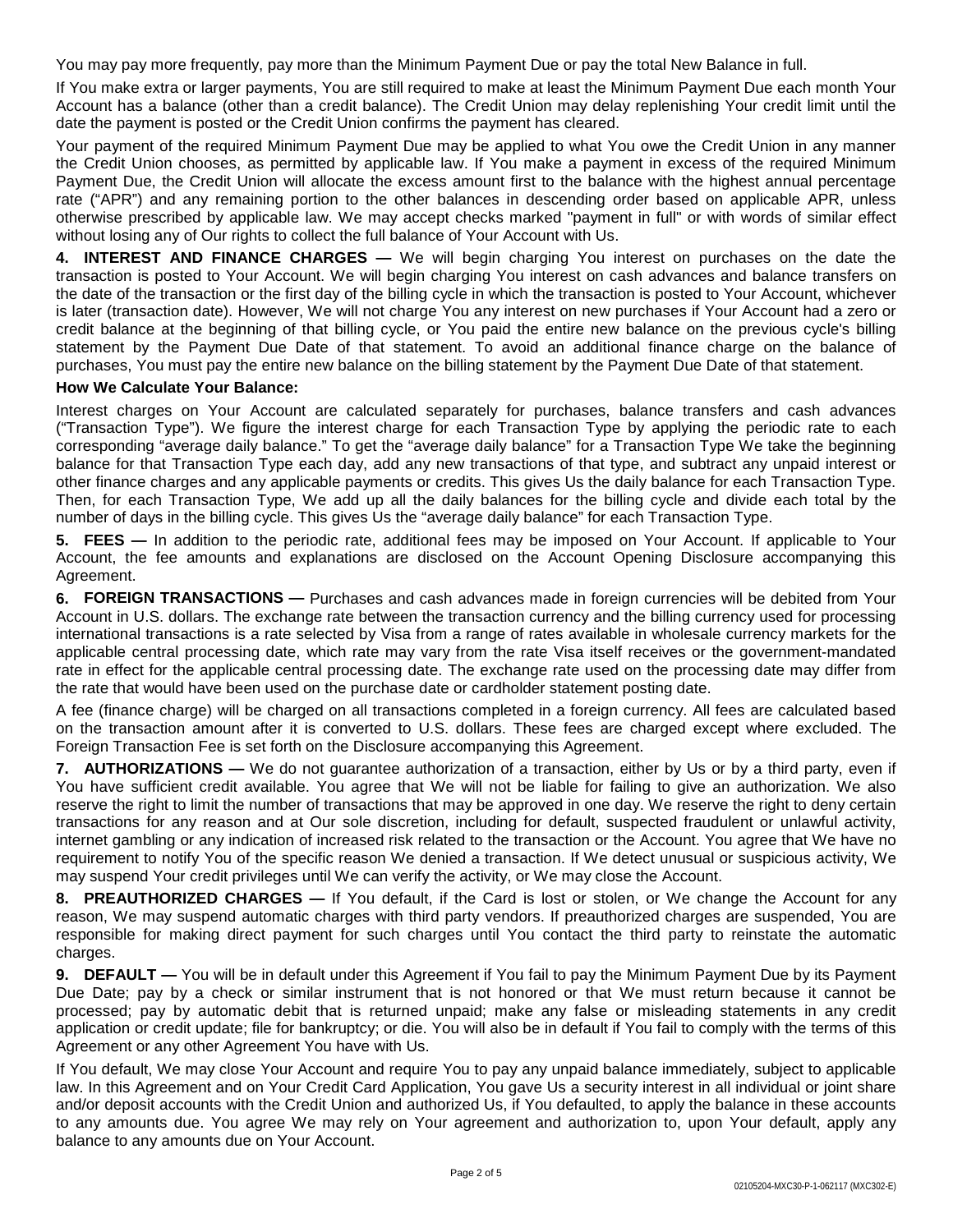**10. LIABILITY FOR UNAUTHORIZED USE-LOST/STOLEN CARD NOTIFICATION —** If You notice the loss or theft of Your credit card or a possible unauthorized use of Your Card, You should write to Us immediately at G3381 Van Slyke, Flint, MI, 48507 or call Us at (800) 748-0451, seven days a week during regular business hours or (888) 241-2510 or (909) 941-1398 international, seven days a week after business hours.

You will not be liable for any unauthorized use that occurs after You notify Us. You may, however, be liable for unauthorized use that occurs before Your notice to Us. You will have no liability for unauthorized use unless You are found to be fraudulent or negligent in the handling of Your Account or Card. In any case, Your liability for unauthorized transactions will not exceed \$50.

**11. CHANGING OR TERMINATING YOUR ACCOUNT —** As permitted by law, the Credit Union may change the terms of this Agreement and any attached Disclosure from time to time. Notice of any change will be given in accordance with applicable law. To the extent permitted by law, changes to the Agreement may apply to Your existing account balance as well as to future transactions.

**Arizona, California, Idaho, Louisiana, New Mexico, Nevada, Texas, Washington, and Wisconsin Residents -** Either You, Your spouse or the Credit Union may terminate this Agreement at any time, but termination by You, Your spouse or the Credit Union will not affect Your obligation to pay the account balance plus any finance and other charges You or Your spouse owe under this Agreement. Your obligation to pay the account balance plus any finance and other charges You owe under this agreement are subject to all applicable laws and regulations regarding repayment requirements. The Card or Cards You receive remain the property of the Credit Union and You must recover and surrender to the Credit Union all Cards upon request or upon termination of this Agreement whether by You or the Credit Union.

**Residents of all other states -** Either You or the Credit Union may terminate this Agreement at any time, but termination by You or the Credit Union will not affect Your obligation to pay the account balance plus any finance and other charges You owe under this Agreement. Your obligation to pay the account balance plus any finance and other charges You owe under this agreement are subject to all applicable laws and regulations regarding repayment requirements. The Card or Cards You receive remain the property of the Credit Union and You must recover and surrender to the Credit Union all Cards upon request or upon termination of this Agreement whether by You or the Credit Union.

**12. AUTHORIZED USERS —** Upon Your request, We may issue additional Cards for authorized users that You designate. You must notify Us in writing of any termination of an authorized user's right to access Your Account. Your notice must include the name of the authorized user and Your Account number and/or any subaccount number issued to the authorized user along with the authorized user's Card and any convenience or other access checks issued to the authorized user. If You cannot return the authorized user's Card or access checks and if You request Your Account to be closed, We will close Your Account and You may apply for a new Account. Alternatively, We may, at Our sole discretion, issue You a new Account number and a new Card.

**13. CREDIT REPORTS AND NOTICE OF NEGATIVE INFORMATION —** You authorize the Credit Union to obtain credit reports and any other information We may need to verify Your identity and use of the Account when opening Your Account and for any update, increase, renewal, extension, collection or review of Your Account. You authorize the Credit Union to disclose information regarding Your Account to credit bureaus and creditors who inquire about Your credit standing. We may report information about Your Account to credit bureaus. Late payments, missed payments, or other defaults on Your Account may be reflected on Your credit report.

**14. JOINT ACCOUNTS —** If this is a joint Account, each of You will be individually and jointly responsible for paying all amounts owed under this Agreement. This means that the Credit Union can require any one of You individually to repay the entire amount owed under this Agreement. Each of You authorizes the other(s) to make transactions on the Account individually. Any one of You may terminate the Account and the termination will be effective as to all of You.

**15. EFFECT OF AGREEMENT —** This Agreement is the contract which applies to all transactions on Your Account even though the sales, cash advances, credit or other slips You sign or receive may contain different terms.

**16. SEVERABILITY AND FINAL EXPRESSION —** This Agreement is the final expression of the terms and conditions of Your Account. This written Agreement may not be contradicted by evidence of any alleged oral Agreement. Should any part of this Agreement be found to be invalid or unenforceable, all other parts of this Agreement shall remain in effect and fully enforceable to the fullest extent possible under this Agreement.

**17. ILLEGAL TRANSACTIONS PROHIBITED —** You agree that You will not use Your Card for any transaction, including any type of electronic gambling transaction through the Internet, that is illegal under applicable federal, state, or local law.

Even if You use Your Card for an illegal transaction, You will be responsible for all amounts and charges incurred in connection with the transaction. This paragraph shall not be interpreted as permitting or authorizing any transaction that is illegal.

**18. APPLICABLE LAW —** The terms and enforcement of this Agreement shall be governed by federal law and the law of Michigan.

**19. ENFORCING THIS AGREEMENT —** We can delay in enforcing or fail to enforce any of Our rights under this Agreement without losing them.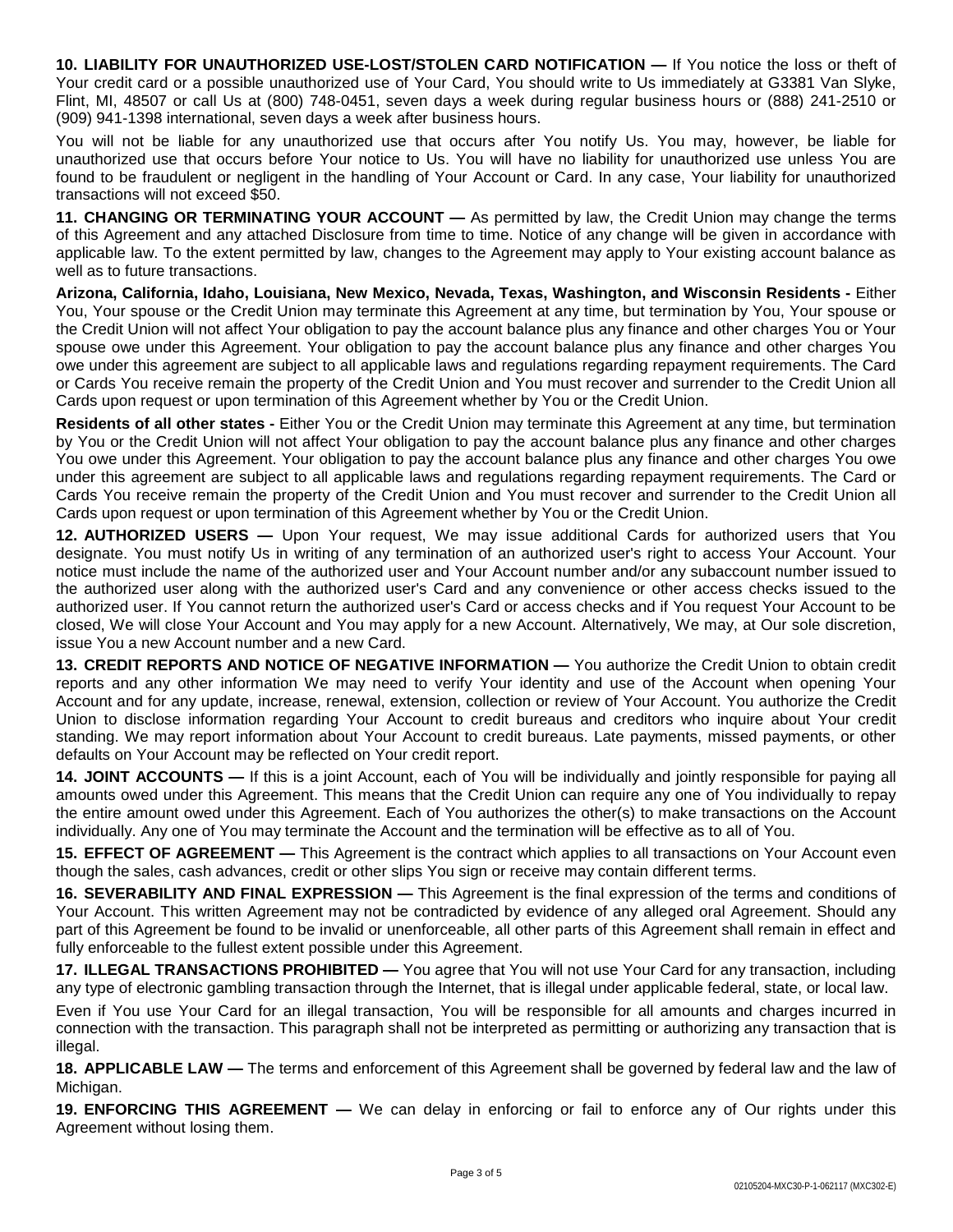**20. COLLECTION COSTS —** If We refer collection of Your Account to a lawyer who is not Our salaried employee, You are liable for any reasonable attorney's fees We incur, plus the costs and expenses of any legal action, as further disclosed on this Agreement, or to the extent allowed by law.

**21. ASSIGNMENT —** We may assign any or all of Our rights and obligations under this Agreement to a third party.

**22. CALIFORNIA RESIDENTS —** A married applicant may apply for a separate Account. Applicants: 1) may, after credit approval, use the credit card Account up to its credit limit; 2) may be liable for amounts extended under the plan to any joint applicant. As required by law, You are hereby notified that a negative credit report reflecting on Your credit record may be submitted to a credit reporting agency if You fail to fulfill the terms of Your credit obligations.

**23. FLORIDA RESIDENTS — You (borrower) agree that, should We obtain a judgment against You, a portion of Your disposable earnings may be attached or garnished (paid to Us by Your employer), as provided by Florida and Federal law.**

**24. MARYLAND RESIDENTS —** To the extent, if any, that Maryland law applies to Your Account, We elect to offer Your Card Account pursuant to Title 12, Subtitle 9 of the Maryland Commercial Law Article.

**25. MISSOURI RESIDENTS — Oral Agreements or commitments to loan money, extend credit or to forbear from enforcing repayment of a debt including promises to extend or renew such debt are not enforceable. To protect You (borrower(s)) and Us (creditor) from misunderstanding or disappointment, any Agreements We reach covering such matters are contained in this writing, which is the complete and exclusive statement of the Agreement between Us, except as We may later agree in writing to modify it.** 

**26. NEW YORK RESIDENTS —** We may obtain a credit report in connection with this Account, including for any review, modification, renewal or collections associated with this Account. Upon Your request, You will be informed whether such report was requested and, if so, the name and address of the consumer reporting agency furnishing the report. New York residents may contact the New York State Banking Department at 800.342.3736 or www.dfs.ny.gov to obtain a comparative listing of credit card rates, fees and grace periods.

**27. OHIO RESIDENTS —** The Ohio laws against discrimination require that all creditors make credit equally available to all creditworthy customers and that credit reporting agencies maintain separate credit histories on each individual upon request. The Ohio Civil Rights Commission administers compliance with this law.

**28. SOUTH DAKOTA RESIDENTS —** If You believe there have been any improprieties in making this loan or in the lender's loan practices, You may contact the South Dakota Division of Banking at 1601 N. Harrison Ave, Suite 1, Pierre, SD 57501, or by phone at 605.773.3421.

**29. WISCONSIN RESIDENTS —** If You are married, please contact Us immediately upon receipt of this Agreement at the address or phone number listed on this Agreement and provide Us with the name and address of Your spouse. We are required to inform Your spouse that We have opened an Account for You.

**30. NOTICE TO UTAH BORROWERS —** This written Agreement is a final expression of the Agreement between You and the Credit Union. This written Agreement may not be contradicted by evidence of any oral Agreement. As required by law, You are hereby notified that a negative credit report reflecting on Your credit record may be submitted to a credit reporting agency if You fail to fulfill the terms of Your credit obligations.

**31. THE FOLLOWING IS REQUIRED BY VERMONT LAW — NOTICE TO CO-SIGNER — YOUR SIGNATURE ON THIS NOTE MEANS THAT YOU ARE EQUALLY LIABLE FOR REPAYMENT OF THIS LOAN. IF THE BORROWER DOES NOT PAY, THE LENDER HAS A LEGAL RIGHT TO COLLECT FROM YOU.**